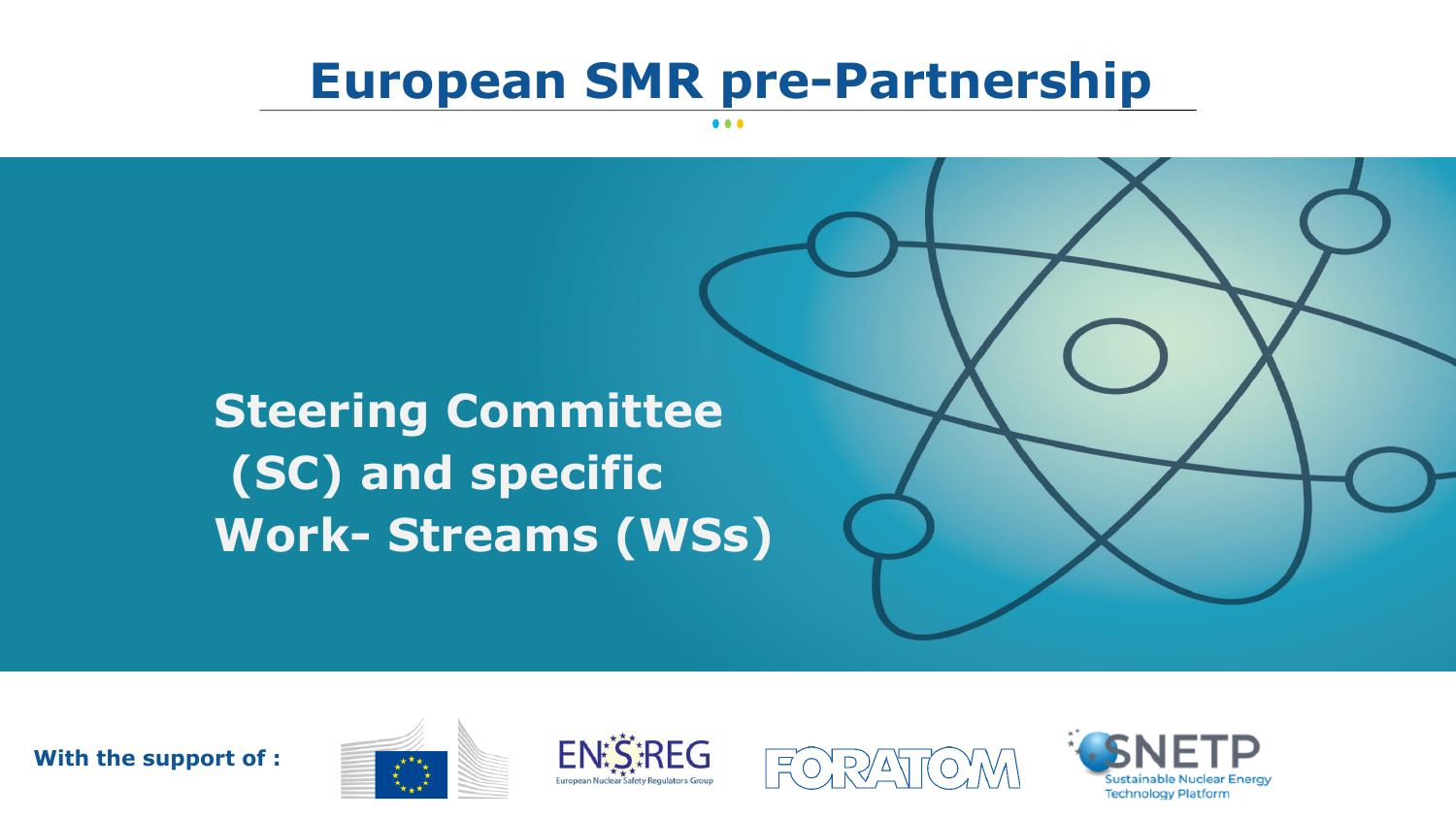# **Content**

#### $\bullet\bullet\bullet$

- **First EU Workshop on Small Modular Reactors (SMRs) - 29 June 2021**
- **European SMR pre-Partnership Steering Committee**
	- **Objectives**
	- **Activities**
- **Work-Streams (WSs) objectives and activities**
- **Next Steps**
- **Q/A**







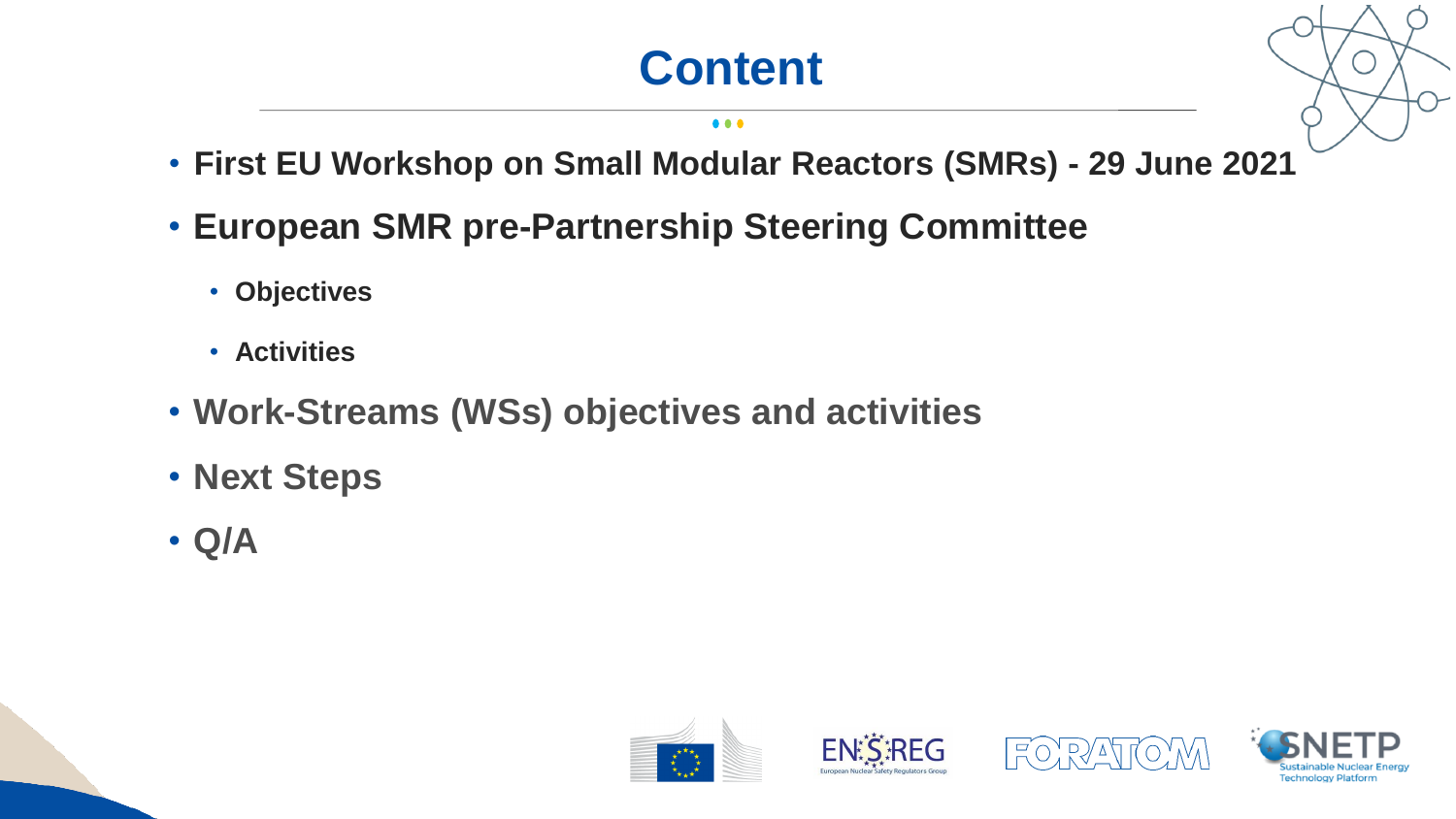**First EU Workshop on Small Modular Reactors (SMRs) - 29 June 2021**

 $\bullet$   $\bullet$   $\bullet$ 



- **Organised by the European Commission's DG ENER in response to the call of the European nuclear industry;**
- **110 participants from 22 Member States;**
- **A "vision paper" of industry stakeholders widely endorsed by the participants;**
- **Including a proposal for a 'European SMRs Partnership'.**
	- **collaboration scheme involving industrial stakeholders, research & technological organisations, interested customers (i.e. utilities and even Member States), as well as European policy-makers and regulators**







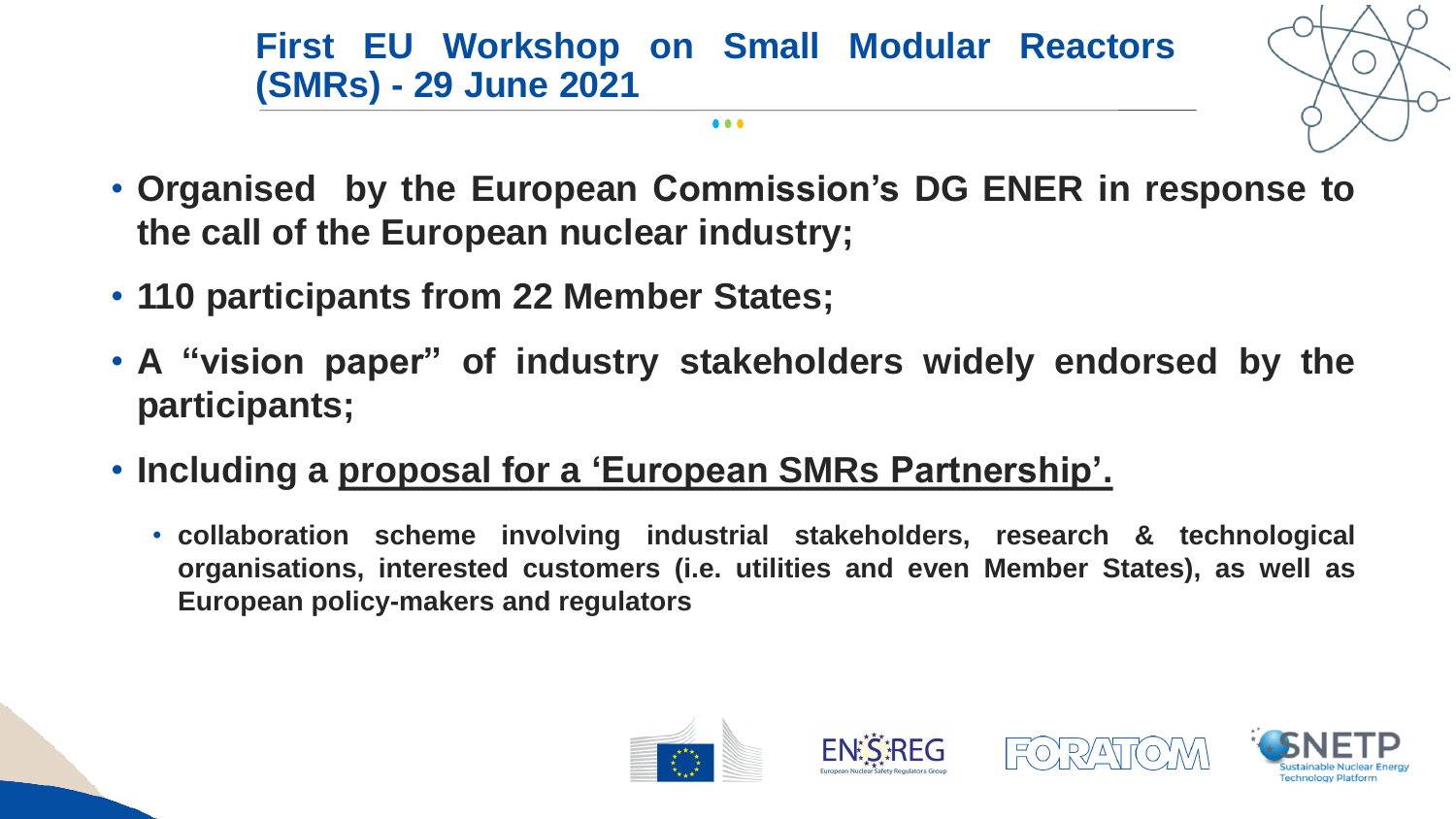## **European SMR pre-Partnership – Steering Committee**



#### General objectives

• **Identify enabling conditions and constraints, including financial ones,** towards safe design, construction and operation of SMRs in Europe in the next decade and beyond in compliance with the EU legislative framework in general and to the Euratom legislative framework in particular.

### Specific objectives

- Develop the necessary industrial supply chain in Europe
- Encourage the implementation of common (harmonized) licensing process across the EU
- Establish a strategic research agenda :
	- LWR, as a mature technology to be deployed in 2030.
	- Advanced SMR (Gen IV) design have to be matured by 2035 for long term prospect
- **Composition:** FORATOM (chairing), SNETP, ENSREG, EC + chairs of 5 WS
- **Secretariat:** EC, FORATOM, SNETP
- **Meetings:** Kick-off 17 March 2022







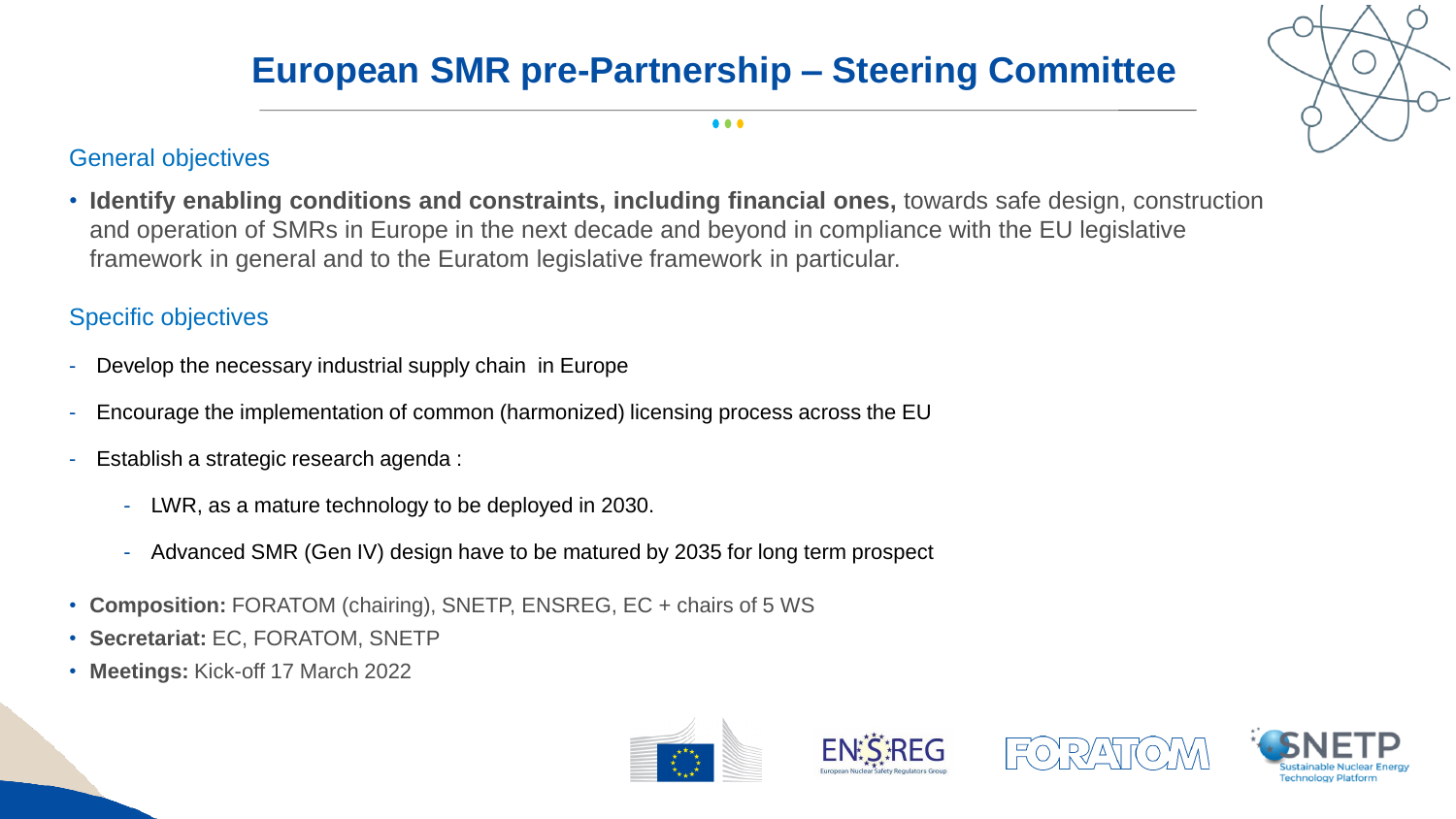## **European SMR pre-Partnership – Steering Committee**



 $\bullet\bullet\bullet$ 

### Expected activities:

- Review and validate the work program (main deliverables, schedule) for each WS;
- Ensure smooth coordination across WSs, set milestones and ensure proper conclusions / outcomes;
- Analyse potential constraints to overcome for the next phase (Partnership) and propose solutions (including policy recommendations at European / national level if needed);
- Review enabling conditions for SMRs development in Europe and propose approaches to activate them or further develop them if necessary;
- Prepare the conditions for the next phase (Partnership implementation phase) which shall cover all relevant aspects (legal, resources, ….) and the ground for the Partnership phase with proper benchmarking of other coalition initiatives at EU level (batteries, hydrogen, etc.);
- Interact / report on progress made with the Stakeholder forum on a regular basis;
- Coordinate relationships with international partners (such as UK, USA, CAN, JP, etc.) and international organisations (such as IAEA, OECD-NEA, etc.) in order to avoid overlap and duplication of efforts.







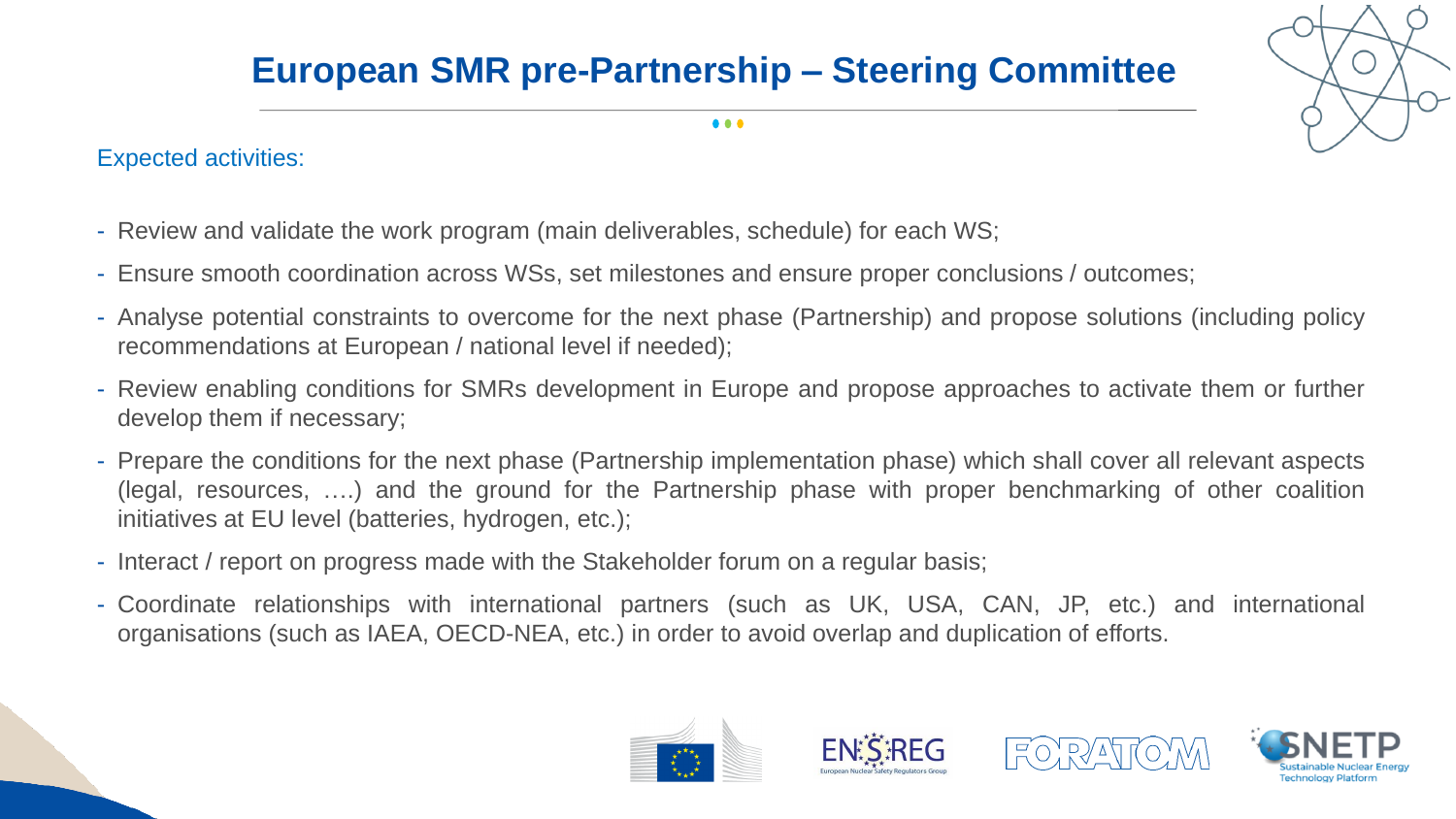## **WS1 – Market analysis**

#### $\bullet\bullet\bullet$

#### Objectives:

- Identify future needs of the EU energy/power market (electricity, industrial and residential heat, hydrogen), SMR capabilities for these needs in a context of high RES deployment, market size, and global competitiveness;
- SMRs as technology to replace coal and gas plants, help decarbonize assets/processes such as hydrogen production, district heating, industrial heat processes, and provide load balancing capabilities to Transmission System Operators (TSOs)
- Establish a list of sustainablility criteria on a shortlist of SMR technologies (SMR/AMR).

### Main ongoing activities:

- Task 1 : Literature analysis done ; the draft of the report has started with inputs expected on 1) the EU market size/needs, 2) technical-economic capabilities of SMRs, 3) market potential for SMR development
- Task 2 : Three surveys are being consolidated : 1st survey for industrial users will be launched by the end of April ; 2nd survey for Member States must be coordinated with WS 4 (questions are being gathered) : 3rd survey for TSOs is in preparation.
- Task 3 : Validate the list of sustainability criteria to be considered, and add a question regarding the relevance/importance of these criteria in the SMR users survey(s)

#### **Responsability**: FORATOM

**Chair**: Tractebel

#### **Contributors:**

- Foratom-SMR-task force: Tractebel, Engie, Fortum, Rolls-Royce, EDF, Orano, Vattenfall, SCK-CEN, CEA.
- Kick-off meeting: 14 January 2022







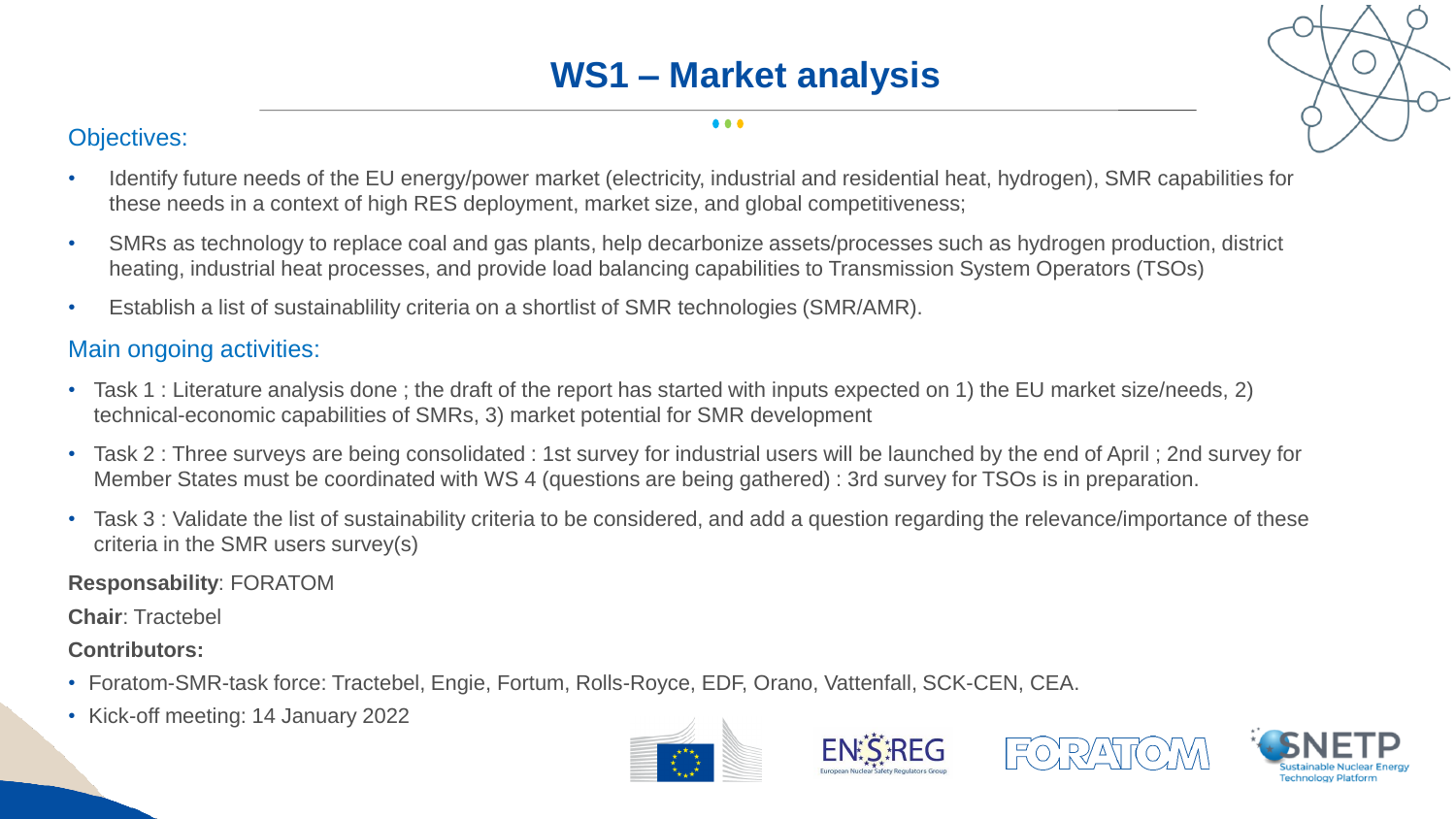### **WS2 – Licencing**

#### $\bullet\bullet\bullet$

### Objective:

• Identify the elements for establishing a European pre-licensing process based on commonly accepted safety assessments from different ENSREG members interested in the licensing of the same SMR design

#### Main ongoing activities:

- Establish a clear state of play of activities in other fora (IAEA, SMR Regulatory Forum, NEA Committees, WENRA, ENISS, CORDEL, etc.) in relation to SMR licensing
- Develop a common understanding on NPPs licensing processes in different EU countries interested in SMR licensing (main milestones, etc.)
- Review ongoing or starting H2020 research projects in the field of SMR safety and licensing

#### **Responsibility: ENSREG**

**Chair**: ASN

#### **Contributors:**

- 16 experts from 13 countries' nuclear safety authorities from: DE, HU, LT, FI, SE, IT, FR, RO, SK, NL, ES, CZ and PO + industry representative: ENISS
- Kick off meeting: 3 March 2022







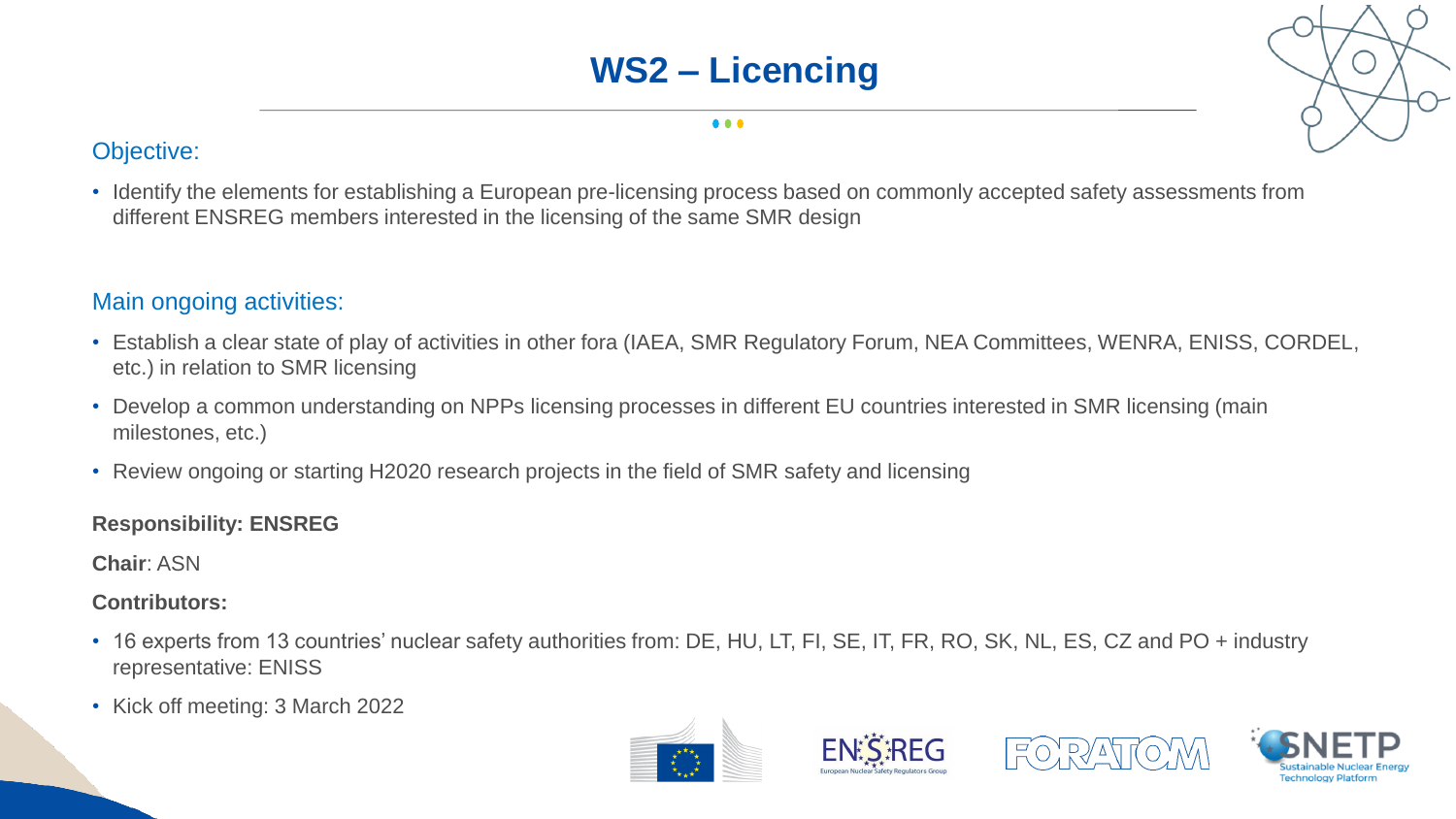### **WS3 – Financing**



### Objectives:

- To clarify specifics of SMRs financing (e.g. conditions for a Private Public Partnership at EU level) and
- To define the needs for a conducive investment environment / framework for SMRs in Europe.

#### **Responsibility**: FORATOM

To be launched in the second half of 2022









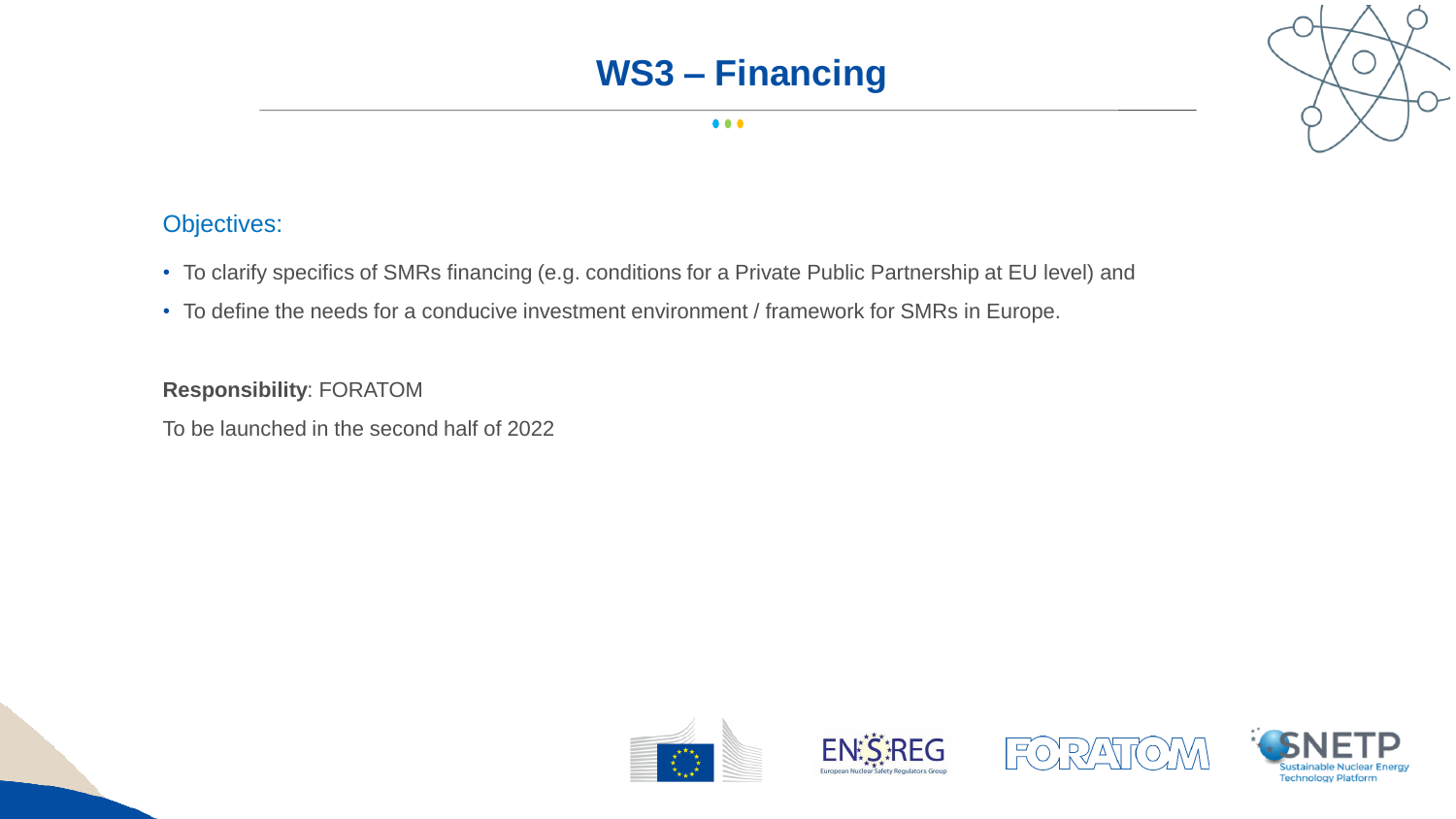## **WS4 – Supply chain adaptation**

#### $\bullet\bullet\bullet$

### Objectives:

- Identify the key features of an SMR supply Chain (vs. current practice)
- Analyze the existing gaps and the main hurdles to overcome
- Identify which ones are largely technology-independent and define roadmaps to address them
- Identify recommendations to systematically address technology-dependent hurdles from various partnerships

### Main ongoing activities:

- Early interaction with SMR Vendors to check which are the issues related to the Supply chain Development of a questionnaire sent to a selected list involved in various SMR programmes in European countries (including UK).
- Standardisation, possible use of non-nuclear, high quality components review of existing work in the field

**Responsability**: FORATOM

**Chair** : Ansaldo Nucleare

**Contributors:**

- Ansaldo Nucleare, Fortum, Orano, Engie, Empresarios Agrupados, Rolls-Royce, Nuclearelectrica, GIFEN, EDF, Framatome, Assystem, **SNETP**
- Kick-off meeting: 18 January 2022









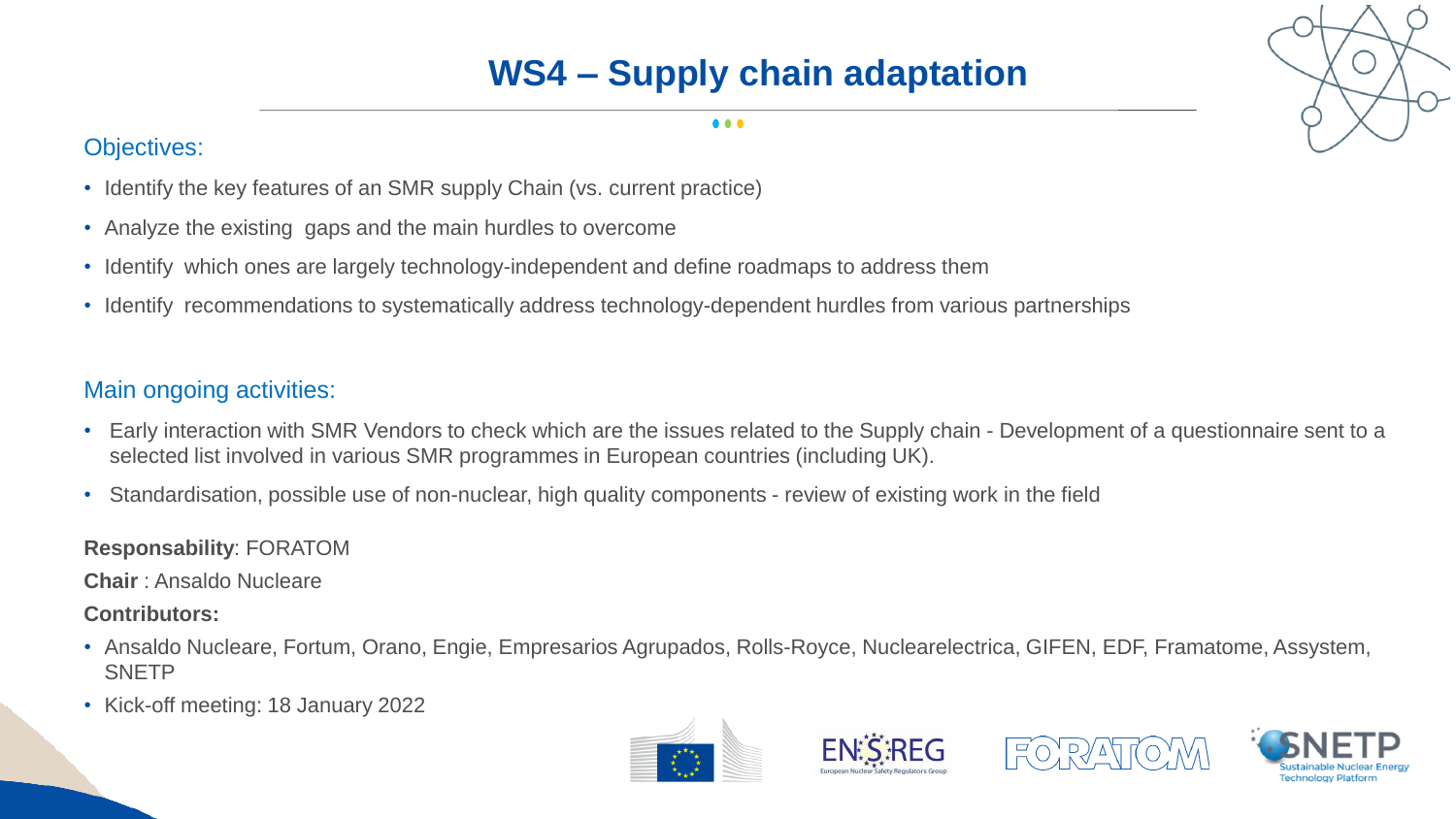## **WS5 – I,R&D**

#### . . .

#### Objectives:

- Define R&D&I programme coherent with market needs and licensing requirements for SMRs development,
- Identify the needed facilities to perform this programme,
- Set up a coherent and consistent training and education programme.

### Main ongoing activities:

- Build the R&D&I roadmap according to 7 technical topics:
	- **Core/fuel**
	- **NSSS Integrated vessel and its internals**
	- **Passive systems**
	- **Severe Accidents**
	- **Modularity**
	- **Human Factors and autonomy**
	- **Hybridization/(Co)generation of heat/H2/desalination**

#### **Responsability**: SNETP

#### **Chair:** EDF

- Contributors: EDF, CEA, IRSN, Framatome, ORANO, ENGIE, SCK-CEN, VTT, Tractebel, UJV, ENEA, AREVA, ANSALDO, NCBJ, NRG, Nucadvisor, ….
- Kick-off meeting: Autumn 2021







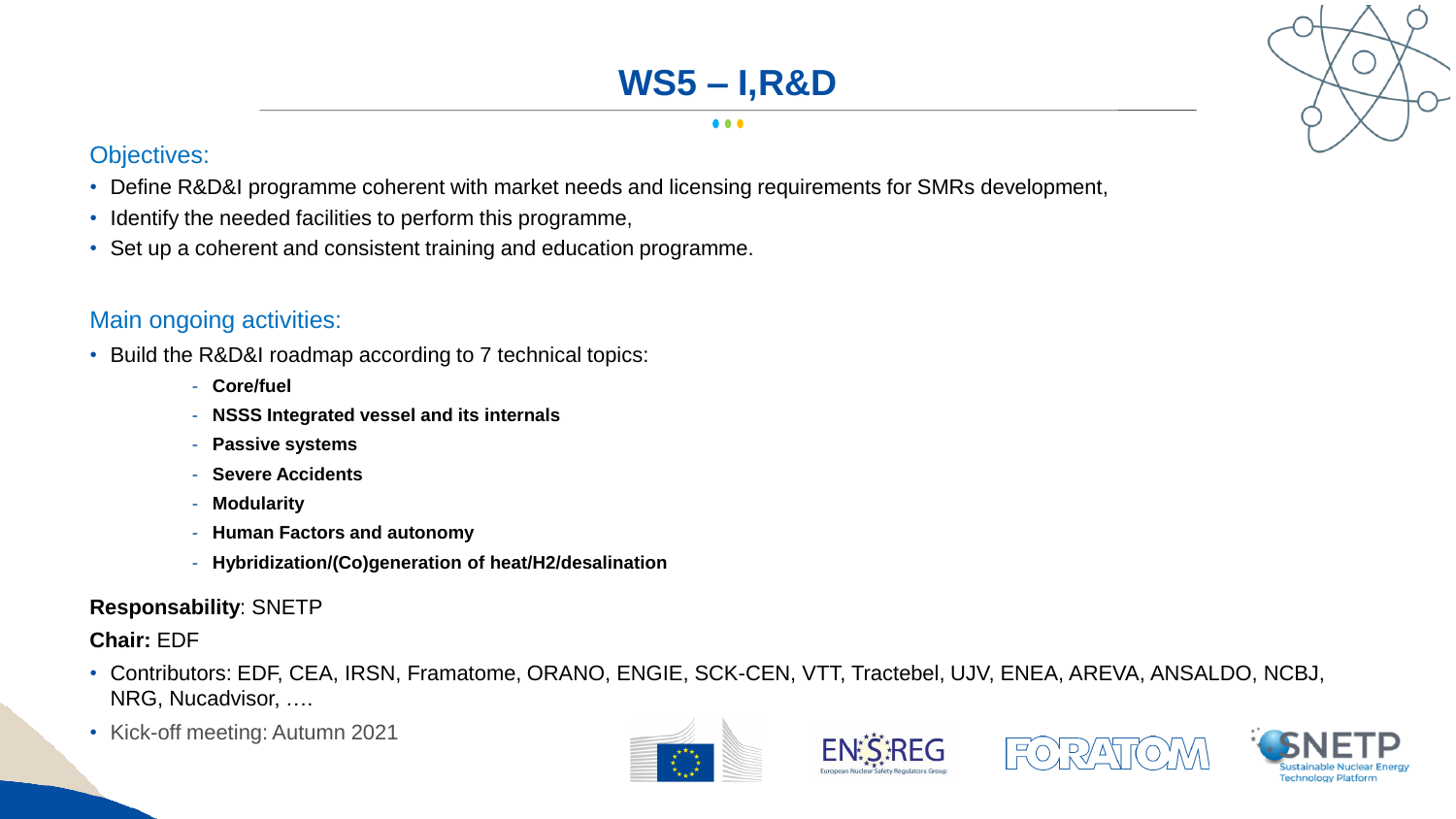## **Timeline for 2022**

<u>ի</u>

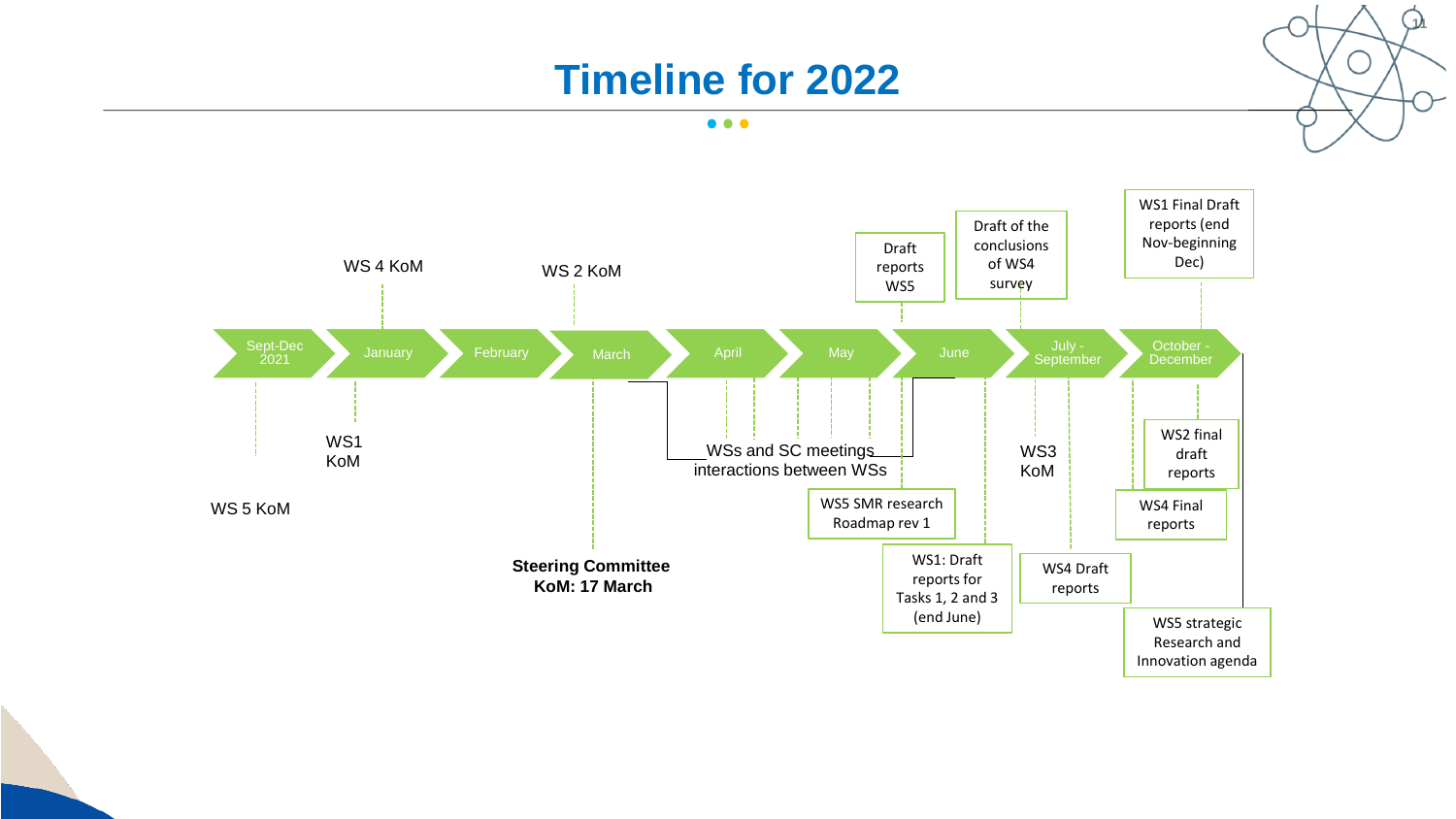#### Objectives:

- Review enabling conditions and constraints for SMRs development in Europe which have emerged from the workstreams activities in 2022 and propose approaches to address any issues;
- Prepare the conditions for the next phase (Partnership implementation phase) which shall cover all relevant aspects (legal, resources, collaborations, etc.);
- Select 3 to 4 SMR designs\* on which the European SMR partnership should focus its activities from 2023;
- Develop a "charter" to define the proposed structure and operation mode of the future European SMR partnership and the collaboration with the vendors/future licensees of the selected SMRs designs.

**Responsibility**: European SMR pre-partnership Steering Committee

To start in the second half of 2022

\* based on LWR or AMR technologies, considering market opportunities, licensing and supply chain availability in Europe, in view of a deployment in the early 2030's